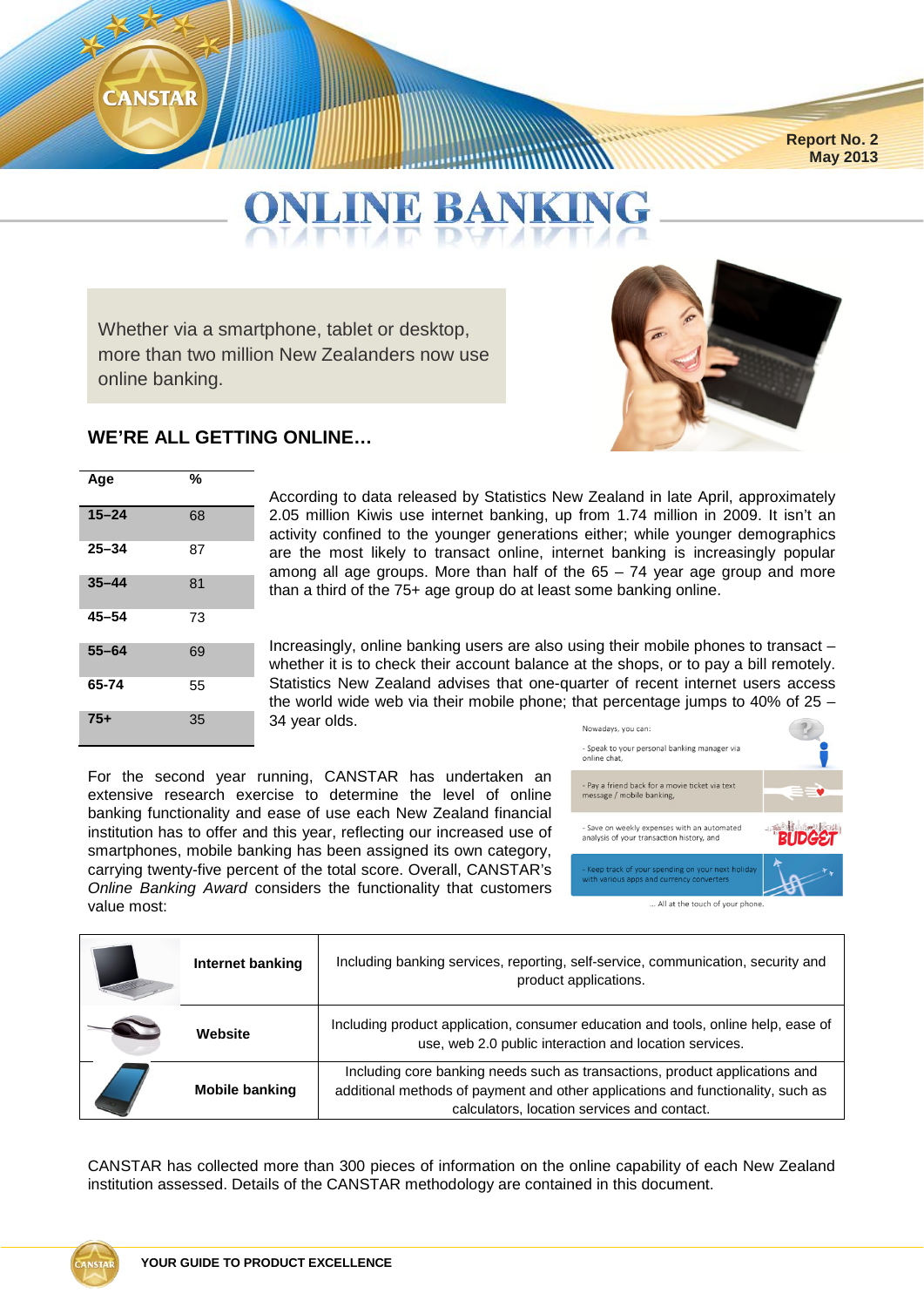#### **BUT YOU NEED TO STAY SAFE…**

Online security is top of mind for many consumers – and for their banks! While all financial institutions assessed for our online banking award have good–quality online security measures in place, the specific measures used do vary between organisations. It's important for consumers to be aware of the measures used by their institution of choice.



Of course, security issues go both ways. Banks should provide secure online banking for customers, but customers need to do their bit as well and understand their banks' terms and conditions. Breach those terms and conditions and a bank may not be liable to reimburse a customer's losses.

It's a good idea to check your accounts daily, or at least weekly, to identify any unusual transactions. Banks can decline to reimburse customers who have not reported frauds within a "reasonable timeframe". Tip: be aware that some banks require you to notify them if your mobile phone is stolen.

## **AND THE WINNER IS…**

For the second year running, ASB has ranked as the best provider of online banking in New Zealand, continuing to impress with their focus on providing a good user experience across all mediums. The ASB website scores very well for ease of use with excellent online help, chat and phone backup services. Their mobile banking is particularly impressive, with a competitive advantage being their multiple payment options of email, Facebook and pay-to-mobile. They have a good focus on online security and customer service and easy-to-access online product applications.



**Best Online Banking New Zealand** 

Some notable examples of ASB's innovations over the years include:



- **Extra Home Loan Online Payment Function (2013):** provides customers with a fast, safe, and convenient way to make extra payments against their home loan with just a few 'simple clicks'. Customers can now log onto ASB FastNet Classic, view their available account balances, and choose to make extra variable home loan payments without the need to call, e-mail, or visit a branch.
- **ASB Triple Check (2012):** An additional three security questions by ASB through websites protected by 'Verified by Visa' and 'MasterCard®SecureCode<sup>™</sup>, to prove identify of the person before they can shop online.
- **Virtual Branch (2010):** Allows Facebook users to chat in real time with dedicated banking specialists, where they can make product enquiries, obtain general advice on products, set up automatic payments and direct debits.
- **Pago (2006)**: A 'virtual wallet' giving customers the ability to pay for purchases at selected online stores or send money to other people without the need to disclose personal banking or credit card details.

Technology has fundamentally and permanently changed the way that consumers interact with both their bank and their own finances. We congratulate ASB on their win this year and look forward to tracking their developments over the next twelve months.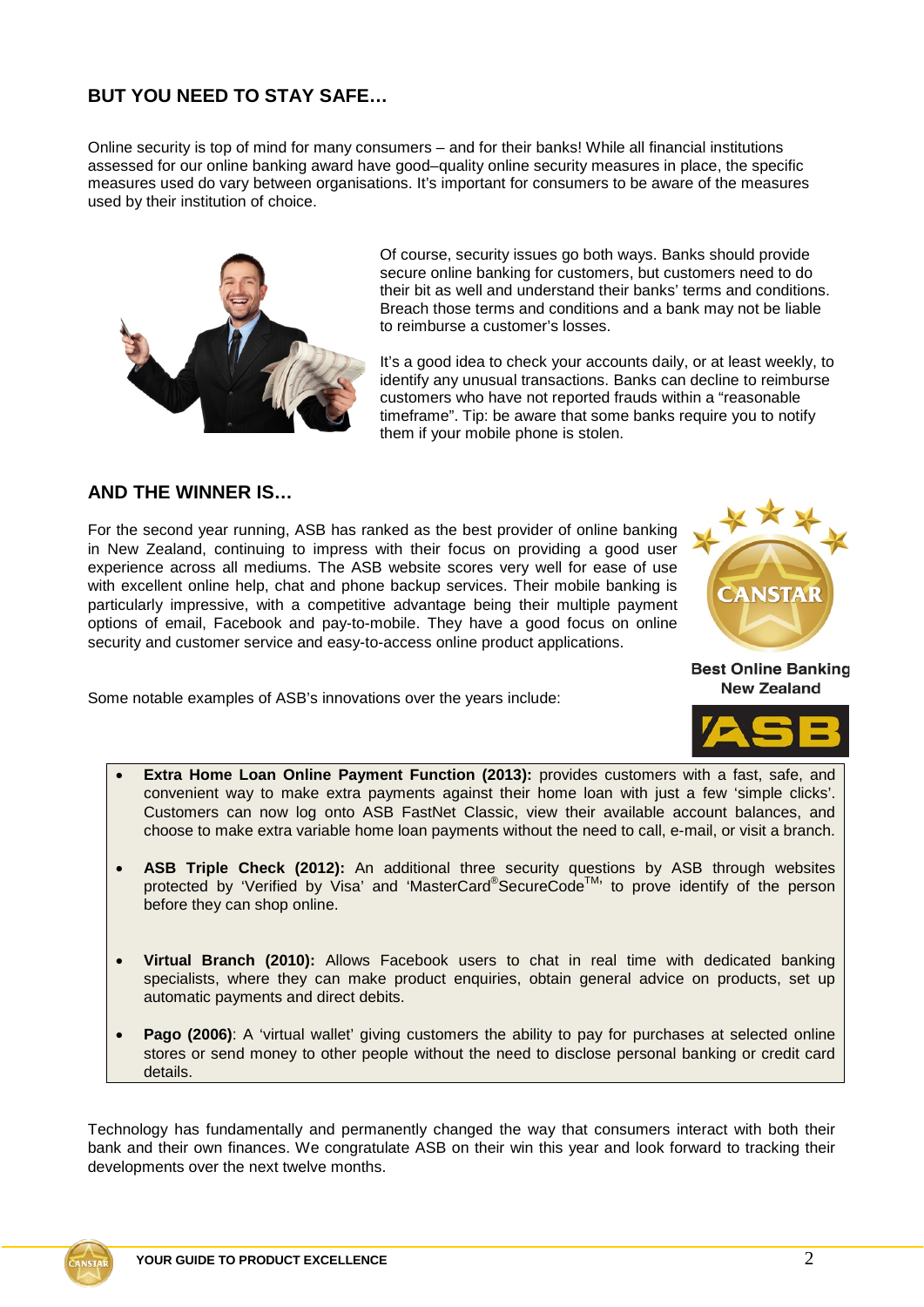### **USE IT OR LOSE IT.**

Want to really leverage the power of online banking to your advantage? Then use the budgeting applications provided by your financial institution.

Online money management applications take the grunt work out of budgeting by crunching the numbers for customers automatically. That way you can track your spending in each category and plug any financial leaks before they become a cashflow flood. Here are some of the options:



*Track My Spending.*

Track My Spending is a FastNet Classic service which shows you where you spend your money. With Track My Spending you can assign categories to each of your transactions (e.g. Food and Groceries, Vehicle and Transport) and see how it all adds up.



*YouMoney*

YouMoney enables customers to personalise their accounts and payees with relevant images and track spending and set savings goals which can be tracked at a glance by progress bars.



*heaps!*

heaps! pulls together your transactions from across your accounts and helps you to sort them into categories, so that you can see exactly where you've been spending your money. It also enables you to set a realistic budget or set a savings goal and track your progress.

Banking has made enormous strides over the past generation, thanks largely to online capability. The days of having to get to the bank before closing hours, or even standing in line for an ATM are long gone. Via our smartphone we now carry our financial institution in our pocket. So from transactional capability to budgeting, general educational information and 24-hour help, so make the most of the functionality provided by your financial institution - and reap the financial benefits.

#### **COPYRIGHT**

© CANSTAR New Zealand Limited (3225469), 2008. The recipient must not reproduce or transmit to third parties the whole or any part of this work, whether attributed to CANSTAR or not, unless with prior written permission from CANSTAR, which if provided, may be provided on conditions.

#### **DISCLAIMER**

To the extent that any CANSTAR data, ratings or commentary constitutes general advice, this advice has been prepared by CANSTAR New Zealand Limited (3225469) and does not take into account your individual investment objectives, financial circumstances or needs. Information provided does not constitute financial, taxation or other professional advice and should not be relied upon as such. CANSTAR recommends that, before you make any financial decision, you seek professional advice from a suitably qualified adviser. A Product Disclosure Statement relating to the product should also be obtained and considered before making any decision about whether to acquire the product. CANSTAR acknowledges that past performance is not a reliable indicator of future performance. Please refer to CANSTAR's FSG for more information at www.canstar.co.nz.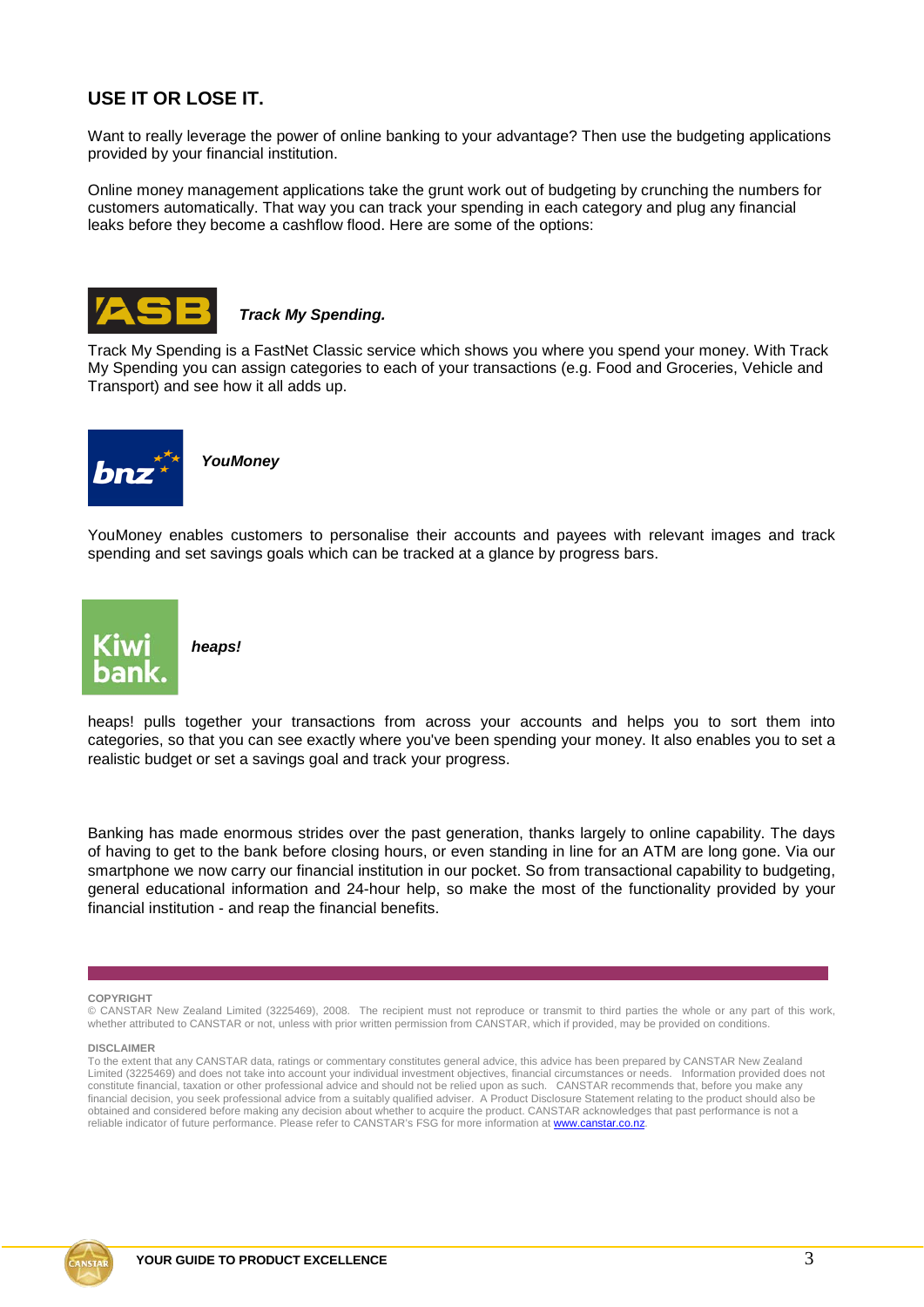

# **Overall Methodology**



# *Categories Assessed*

CANSTAR collected over 300 pieces of information on the online capability of New Zealand institutions. Information was centered on three main areas: Mobile Banking, Internet Banking (the secure login) and Website (the public, unsecure side of the website). Within these areas, points are allocated for how well the three areas were integrated. The details and weightings of each category are as follows:

# **Mobile Banking**

| <b>Feature Category</b>                     | <b>Weight</b> |
|---------------------------------------------|---------------|
| <b>Core Banking</b>                         | 70%           |
| Transactions                                | 40%           |
| Information                                 | 20%           |
| Compatibility                               | 10%           |
| Security                                    | 10%           |
| Additional methods of payments              | 10%           |
| Product applications                        | 10%           |
| <b>Other Applications and Functionality</b> | 30%           |
| Tools/Calculators                           | 40%           |
| <b>Location Services</b>                    | 40%           |
| Contact                                     | 20%           |

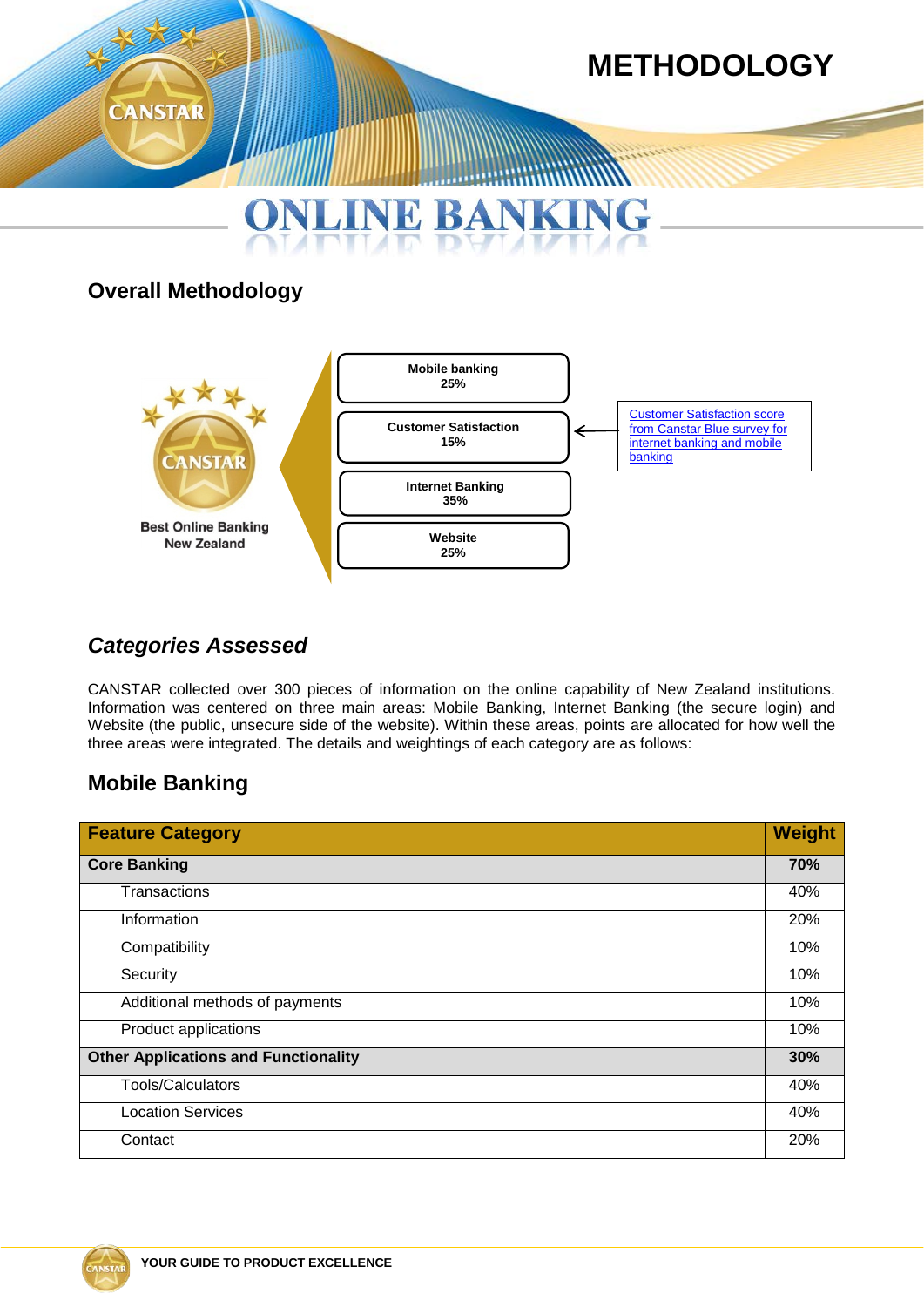# **Internet Banking**

| <b>Feature Category</b>           | Weight |
|-----------------------------------|--------|
| <b>Banking and Other Services</b> | 25%    |
| Transactions                      | 70%    |
| <b>Other Services</b>             | 30%    |
| <b>Reporting</b>                  | 20%    |
| <b>Self Service</b>               | 15%    |
| <b>Communication</b>              | 10%    |
| Alerts                            | 50%    |
| Help                              | 50%    |
| <b>Security</b>                   | 10%    |
| <b>Product Applications</b>       | 20%    |

## **Website**

| <b>Feature Category</b>              | Weight |
|--------------------------------------|--------|
| <b>Product applications</b>          | 40%    |
| <b>Process</b>                       | 70%    |
| <b>ID Verification</b>               | 15%    |
| Online ID Verification - Information | 15%    |
| <b>Consumer education/tools</b>      | 20%    |
| Ease of Use                          | 15%    |
| <b>Website Split</b>                 | 35%    |
| <b>Quick links</b>                   | 15%    |
| How consumers find products          | 30%    |
| Transparency                         | 20%    |
| <b>Online Help</b>                   | 15%    |
| <b>Web 2.0 Public interaction</b>    | 5%     |
| <b>Location Services</b>             | 5%     |

### **How often are all the products reviewed for rating purposes?**

All ratings are fully recalculated annually based on the latest features offered by each lender. CANSTAR also monitors changes on an ongoing basis. The results are published in a variety of mediums (newspapers, magazines, television, websites etc).